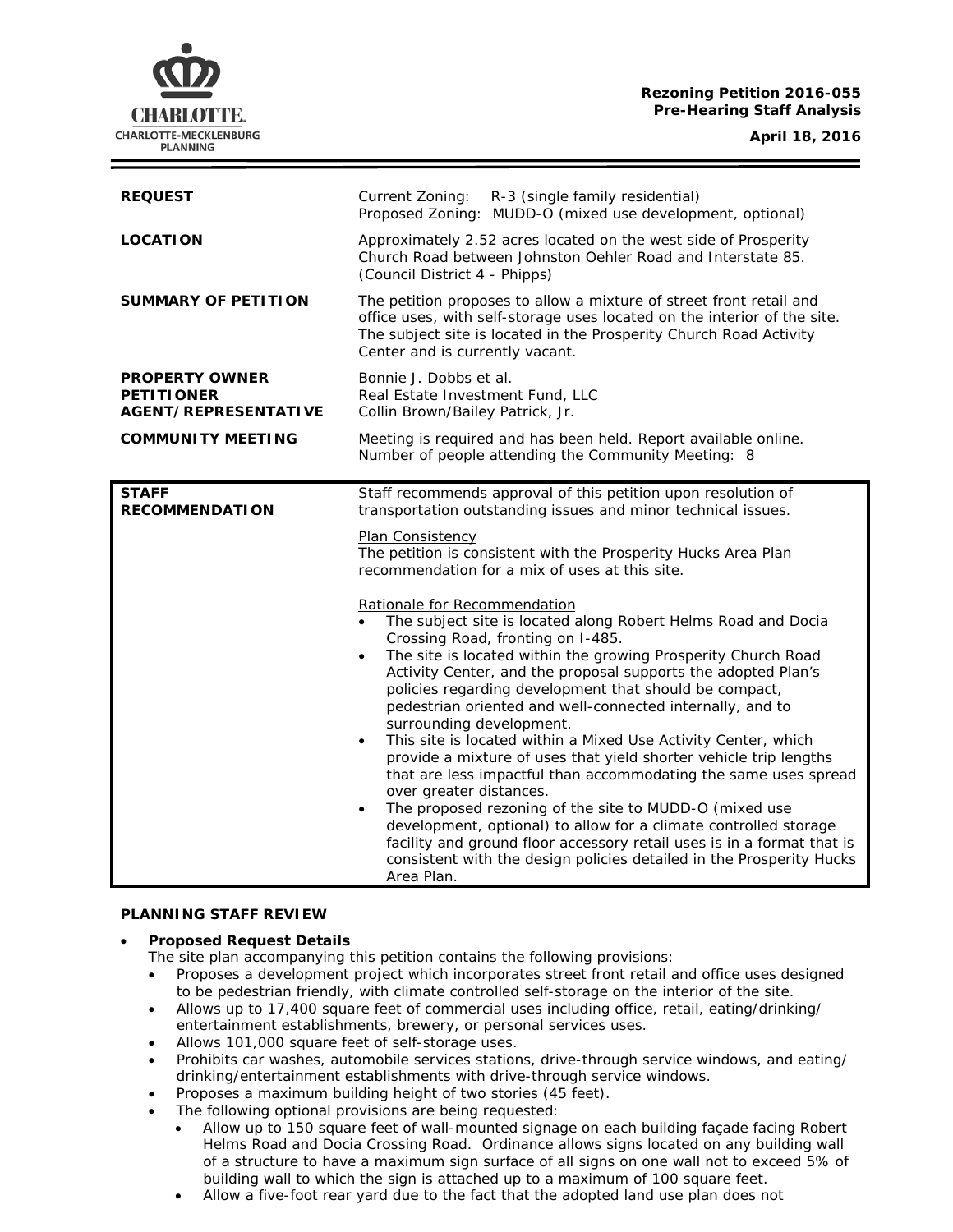recommend residential uses on the adjacent property. Ordinance requires a 10-foot building separation adjacent to a residential use.

- Allow the site's setback along Prosperity Crossing Drive to be reduced to 10 feet measured from the future back of curb at that location to accommodate CDOT's request for dedication of enough area to expand Prosperity Crossing Drive to a street width of 39 feet. Minimum setback in MUDD (mixed use development district) is 14 feet per ordinance requirement.
- Provides access via proposed driveway connections onto Robert Helms Road, Docia Crossing Road, and Prosperity Crossing Road.
- Provides a conceptual rendering of the development proposal and architectural standards as follow:
	- Exterior building materials to consist of primarily glass, brick, stucco, metal and composite panels, and/or cementitious siding.
	- Design elements to be incorporated for certain street front building facades within the site include those that seek to create a traditional "Town Center" concept to the site and buildings.
	- There will be a mix of transparent and solid materials to provide visual interest for the community and durability to serve building occupants. Primary among these elements include expanses of street front glass and access doors.
	- The building façade will consist of brick veneer in a variety of colors with accent masonry banding at mid-height, and include canvas awnings, tenant signage, and decorative accent lighting.
	- Second floor windows will have spandrel glass, and be designed in a traditional configuration.
	- The building top will be defined by cornice molding and stepped parapet heights to enhance the differentiation among the retail bays.
	- The ground floors of building facades facing Docia Crossing Road and Prosperity Crossing Road will be designed to encourage and complement pedestrian interest and activity. Any exterior doors in those locations shall remain open during business hours.
	- Transparent glass shall be used on ground floor windows so that the uses are visible from the street.
	- At the building occupying the Docia Crossing/Prosperity Crossing Corner, the extent of storefront glass and doors to access tenants shall constitute a minimum of 60% of first floor frontage along Docia Crossing Road.
	- Each business will have a minimum one three (3) foot by seven (7) foot entry door. In addition, each storefront window/door shall have a transparent glass transom above of at least one foot in height.
	- The Docia Crossing Street elevation will also be enhanced with colored canvas awnings for at least 25% of the storefront bays.
	- Tenant signage will be incorporated into a band above the glazing, suspended above the awning, or be applied directly to the glazing or awnings.
	- The Prosperity Crossing elevation will include more traditional windows for viewing access from the office activities within. It will have two sets of doors to access offices and back-ofhouse retail functions.
- Provides approximately 1,200 square feet of amenitized urban open space adjacent to the intersection of Docia Crossing Road and Prosperity Crossing Road. Open space area will include planter areas with landscaping and trees, as well as public seating. The walking surface of the designated open space along Docia Crossing in front of the building will incorporate a different color and/or texture to differentiate it from the public sidewalk.
- Pedestrian scale lighting will be decoratively configured, with a widened base, fluted shaft, and ornamental top with a matching light housing. On Docia Crossing Road, the shaft will include brackets to mount elements such as flower pots or banners. Light poles will be a maximum 18 feet in height, and will be spaced at a maximum 60 feet on center.
- Depicts storm water management area.

## • **Existing Zoning and Land Use**

- The site is currently vacant and generally surrounded by properties in the growing Prosperity Church Road Activity Center.
- To the north are Robert Helms Road, vacant land, and Interstate 485.
- East is undeveloped acreage zoned R-3 (single family residential).
- South and west are a mix of office and retail uses, townhomes, and vacant land zoned NS (neighborhood services), CC (commercial center), R-3 (single family residential), and R-8MF (CD) (multi-family residential, conditional).
- See "Rezoning Map" for existing zoning in the area.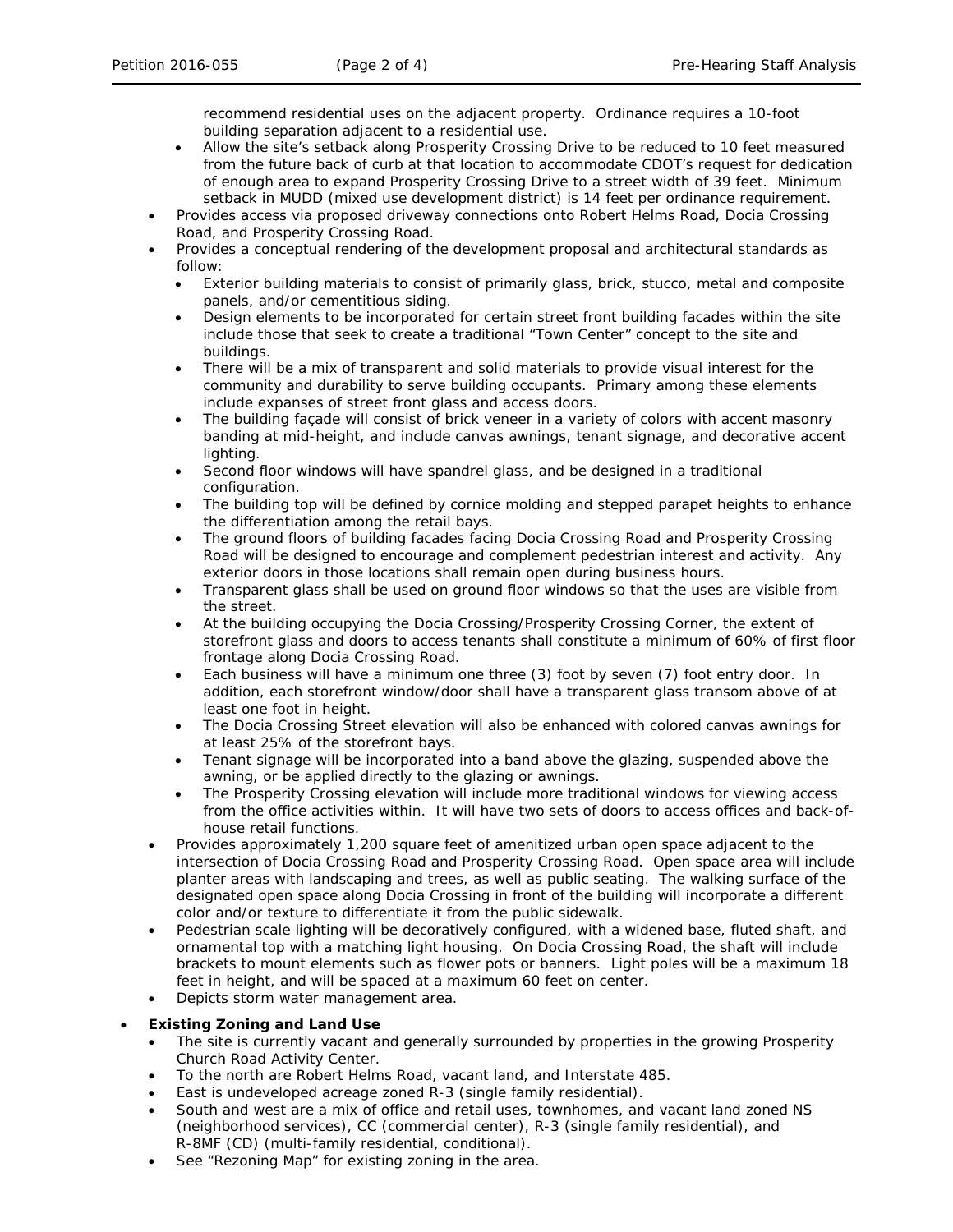#### • **Rezoning History in Area**

- Rezoning petition 2016-001 rezoned approximately 3.65 acres located on the south side of Johnston-Oehler Road and east of Prosperity Church Road from NS (neighborhood services) to NS SPA (neighborhood services, site plan amendment).
- **Public Plans and Policies**
	- The *Prosperty Hucks Area Plan* (2015) recommends a mix of uses (retail/service, office, hotel and institutional) for the area in which this site is located.
	- The plan calls for development that is compact, pedestrian oriented and well-connected internally and to surrounding development.
	- The plan also calls for the ground floor of buildings to be designed to activate streets and open space through a combination of design techniques that include: non-residential ground floor uses with clear glass windows and prominent entrances with operable doors allowing access from the sidewalk; building corners that features prominent entrances; and distinctive architectural design.

## • **TRANSPORTATION CONSIDERATIONS**

- This site is located within a Mixed Use Activity Center. Generally CDOT supports greater density in Mixed Use Activity Centers since the mixture of uses yields shorter vehicle trip lengths that are less impactful than accommodating the same uses spread over greater distances. Further, if the design of the development sites can be done with safe, comfortable, and convenient facilities for pedestrians and cyclists, the rate of automobile usage per square foot of development can be reduced.
- This petition improves the walkability of this site by implementing on-street parking and planting strips and sidewalks along the property frontages, consistent with the adopted area plan.
- See Outstanding Issues, Notes 1-4.
- **Vehicle Trip Generation:** Current Zoning: 90 trips per day (based on seven single family homes). Proposed Zoning: 1,920 trips per day.

## **DEPARTMENT COMMENTS** (see full department reports online)

- **Charlotte Area Transit System:** No issues.
- **Charlotte Department of Neighborhood & Business Services:** No issues.
- **Charlotte Fire Department:** No comments received.
- **Charlotte-Mecklenburg Schools:** Non-residential petitions do not impact the number of students attending local schools.
- **Charlotte-Mecklenburg Storm Water Services:** No issues.
- **Charlotte Water:** See Advisory Comments, Note 9.
- **Engineering and Property Management:** See Advisory Comments, Note 10.
- **Mecklenburg County Land Use and Environmental Services Agency:** See Advisory Comments, Note 11.
- **Mecklenburg County Parks and Recreation Department:** No issues.

## **OUTSTANDING ISSUES**

Transportation

- 1. The petitioner needs to widen Prosperity Crossing Road to a local collector street typical section requiring a minimum 51 feet of right-of-way; this street section allows recessed on-street parallel parking on both sides of the street. The future back of curb along the site's Prosperity Crossing Drive's frontage needs to be located 37 feet from the existing back of curb on the south side Prosperity Crossing Drive.
- 2. The petitioner needs to dedicate in fee simple 51 feet of total right-of-way as measured from Prosperity Crossing Road's exiting "southern" right-of-way line. The public sidewalk along the site's Prosperity Crossing Road frontage can be placed in a permanent Sidewalk Utility Easement or additional right-of-way. The petitioner needs to revise the site plan to depict and label future right-of-way and/or permanent Sidewalk Utility Easements along the site's Prosperity Crossing Road frontage.
- 3. The petitioner needs to revise the site plan to depict and label a permanent Sidewalk Utility Easement or additional right-of-way to include the entire 6-foot public sidewalk along the site's Docia Crossing Road frontage.